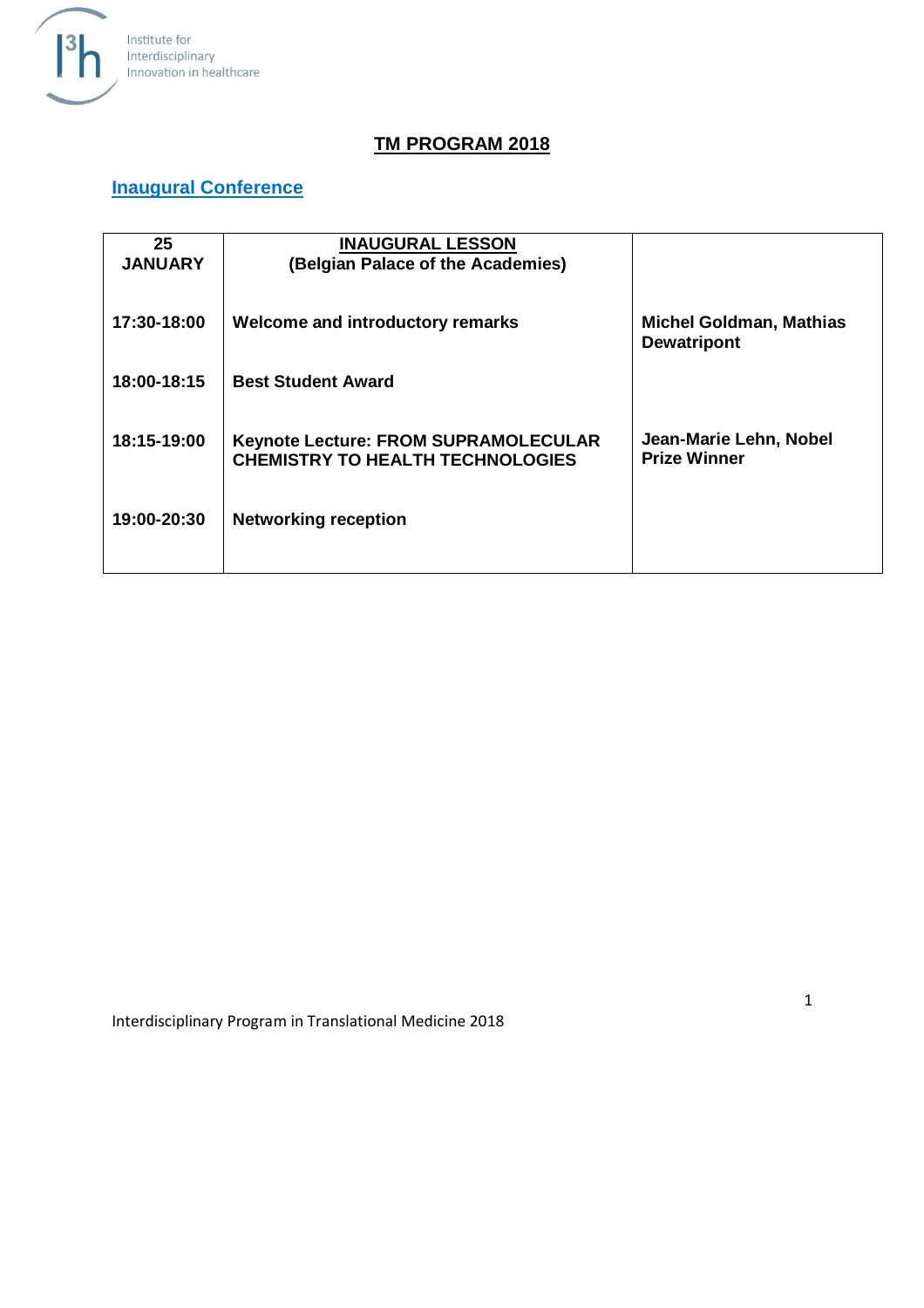

# **SESSION 1 (Campus Erasme)**

| 02<br><b>FEBRUARY</b><br>(Friday)   | <b>SETTING THE SCENE OF</b><br><b>TRANSLATIONAL MEDICINE</b>                                                                                                                       | Moderator:<br>Michel Goldman (ULB, I3h)                      |
|-------------------------------------|------------------------------------------------------------------------------------------------------------------------------------------------------------------------------------|--------------------------------------------------------------|
| 09:00-10:00                         | Setting the scene:<br>• Introduction to the course<br>• The evolution towards evidence-based,<br>precision and preventive medicine                                                 | Michel Goldman (ULB, I <sup>3</sup> h)                       |
| 10:00-11:00                         | <b>Interdisciplinary Program in Translational</b><br><b>Medicine - information</b>                                                                                                 | Hilde Stevens (ULB, I3h)                                     |
| 11:00-11:20                         | Coffee Break                                                                                                                                                                       |                                                              |
| 11:20-13:10                         | The multiple steps in drug innovation:<br>• Diagnostics & therapeutics: drugs,<br>vaccines, devices<br>• Regulatory science: process, agencies<br>• HTA & Reimbursement challenges | <b>Bruno Flamion</b><br>(University of Namur)                |
| 13:10-14:20                         | Lunch                                                                                                                                                                              |                                                              |
| 14:20-15:20                         | <b>Introduction to Clinical Trials</b>                                                                                                                                             | <b>Julie Gaye</b>                                            |
| 15:20-15:40                         | <b>Coffee Break</b>                                                                                                                                                                | (Clinical Trial Service Unit,<br>Institut Jules Bordet, ULB) |
| 15:40-16:25                         | <b>Drug repurposing</b>                                                                                                                                                            | <b>Gauthier Bouche</b><br>(Anti-Kankerfonds)                 |
| 16:25-17:00                         | <b>Discussion</b>                                                                                                                                                                  |                                                              |
| 03<br><b>FEBRUARY</b><br>(Saturday) | <b>CLINICAL TRIALS</b>                                                                                                                                                             | Moderator:<br><b>Jean-Louis Vincent (ULB)</b>                |
| 09:30-10:30                         | <b>Complexity of study design</b>                                                                                                                                                  | <b>Jean-Louis Vincent (ULB)</b>                              |
| 10:30-10:50                         | Coffee break                                                                                                                                                                       |                                                              |
| 10:50-13:00                         | The basics of health systems & policies                                                                                                                                            | Magda Rosenmöller<br>(IESE, Barcelona)                       |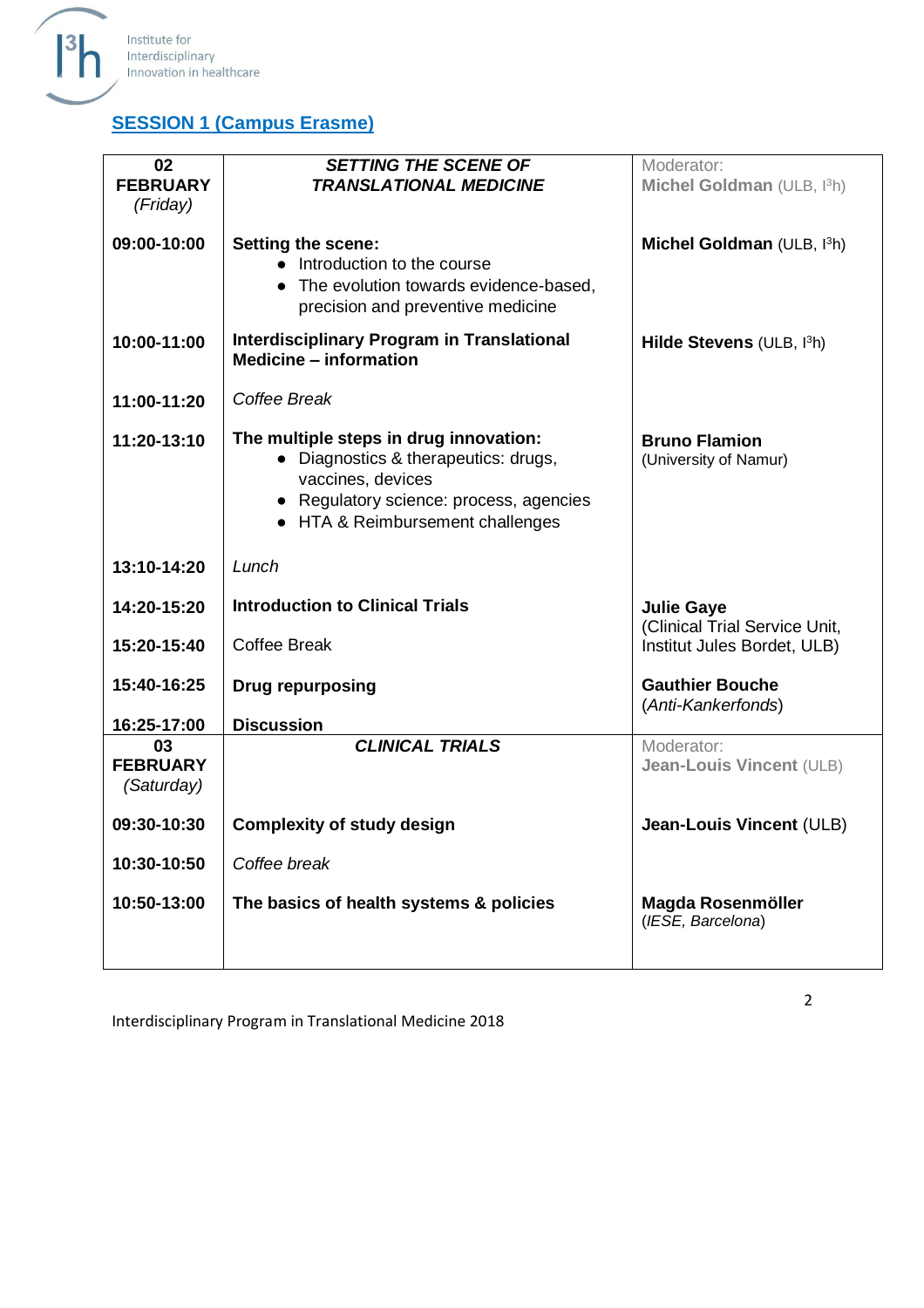

# **SESSION 2 (Campus Erasme)**

| 23<br><b>FEBRUARY</b><br>(Friday)   | THE DEVELOPMENT & ASSESSMENT OF<br><b>HEALTH TECHNOLOGIES</b>                                | Moderator:<br>Jean-Louis Vincent (ULB)                                                                                          |
|-------------------------------------|----------------------------------------------------------------------------------------------|---------------------------------------------------------------------------------------------------------------------------------|
| 09:00-10:30                         | The evolving role of regulatory agencies in<br>healthcare<br>• Adaptive designs              | Sir Alasdair Breckenridge<br>(Former Chair of the UK's<br><b>Medicines and Healthcare</b><br><b>Products Regulatory Agency)</b> |
| 10:30-10:50                         | Coffee break                                                                                 |                                                                                                                                 |
| 10:50-13:20                         | The importance of HTA and economic<br>evaluations:<br>• Gastro-intestinal devices<br>• ATMPs | <b>Mattias Neyt</b><br>(Belgian Health Care Knowledge<br>Centre (KCE) and ME-TA)                                                |
| 13:20-14:00                         | Lunch                                                                                        |                                                                                                                                 |
| 14:00-15:00                         | The way to design successful medical devices                                                 | Alain Delchambre (ULB)                                                                                                          |
| 15:00-15:55                         | Medical devices for gastrointestinal disorders                                               | Jacques Devière (ULB)                                                                                                           |
| 15:55-16:15                         | <b>Break</b>                                                                                 |                                                                                                                                 |
| 16:15-17:10                         | Development and delivery of ATMPs                                                            | <b>Claire Beuneu (Federal</b><br>Agency for Medicines and Health<br>Products)                                                   |
| 24<br><b>FEBRUARY</b><br>(Saturday) | <b>INTERACTIVE WORKSHOP</b><br>Burden of communicable & non-communicable<br>diseases         |                                                                                                                                 |
| 09:30-10:10                         | Global burden of disease and health financing<br>challenges                                  | Samia Laokri (ULB)                                                                                                              |
| 10:10-10:20                         | Introductory remarks & instructions                                                          | Coordinators:<br>Hilde Stevens (ULB, I3h)                                                                                       |
| 10:20-11:40                         | <b>Case study workshop</b>                                                                   | Mariana Igoillo (ULB)<br>Samia Laokri (ULB)                                                                                     |
| 11:40-12:00                         | Coffee break                                                                                 | Marie Neunez (ULB, I3h)<br>Marie Joelle El Hajje (ULB,                                                                          |
| 12:00-13:00                         | <b>Case study presentation</b>                                                               | $\vert^{3}h)$                                                                                                                   |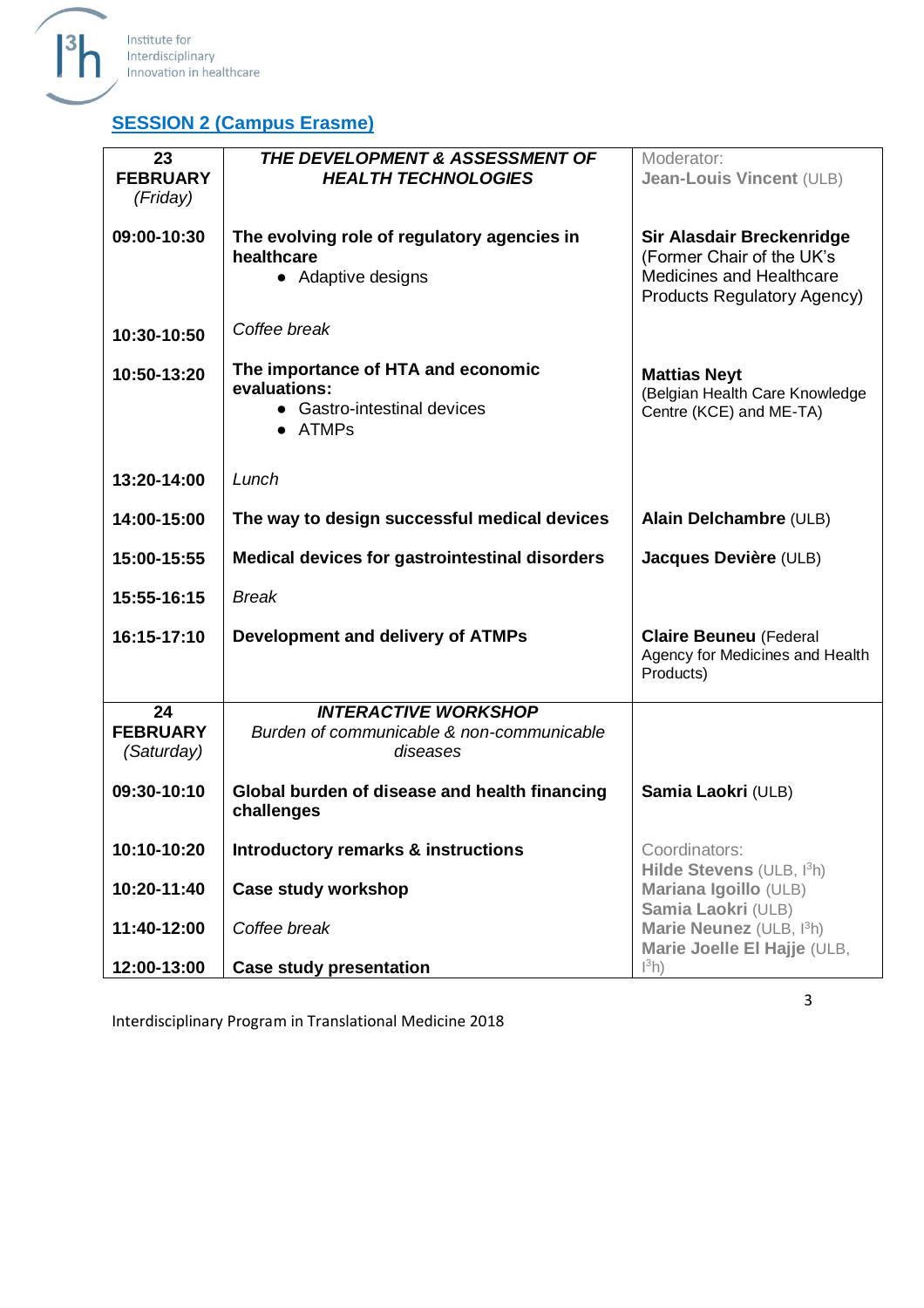

#### **SESSION 3 (Campus Erasme)**

| 02<br><b>MARCH</b><br>(Friday)   | <b>PATIENT CENTRICITY IN THE EVOLVING</b><br><b>HEALTH ECOSYSTEM</b>              | Moderator:<br>Michel Goldman (ULB, I3h)                                                    |
|----------------------------------|-----------------------------------------------------------------------------------|--------------------------------------------------------------------------------------------|
| 09:00-10:15                      | The evolving empowerment of patients                                              | <b>Lode Dewulf</b><br>(Doctors of the World)                                               |
| 10:15-11:05                      | Therapeutic innovation: ethical perspective                                       | <b>Ingrid Klingmann</b><br>(PharmaTrain Federation)                                        |
| 11:05-11:30                      | Coffee break                                                                      |                                                                                            |
| 11:30-12:50                      | The rights of the patients: biobanking, data<br>protection, data privacy          | Isabelle Huys (KU Leuven)                                                                  |
| 12:50-14:00                      | Lunch                                                                             |                                                                                            |
| 14:00-14:50                      | Electronic health records and mobile health                                       | Dipak Kalra (European Institute<br>for Health Records and<br>University College of London) |
| 14:50-15:40                      | <b>Big Data from a societal perspective</b>                                       | <b>Hugues Bersini (ULB)</b>                                                                |
| 15:40-16:00                      | Coffee break                                                                      |                                                                                            |
| 16:00-17:00                      | Wearables and m-health applications                                               | <b>Mitchell Silva</b> (Esperity,                                                           |
|                                  |                                                                                   | ReumaNet, EUPATI BE)                                                                       |
| 03<br><b>MARCH</b><br>(Saturday) | <b>INTERACTIVE WORKSHOP</b><br>Patients' oriented solutions and risks assessments |                                                                                            |
| 09:30-09:40                      | <b>Introductory remarks &amp; Instructions</b>                                    | Coordinators:                                                                              |
| 09:40-11-10                      | <b>Case study workshop</b>                                                        | Hilde Stevens (ULB, I3h)<br>Mariana Igoillo (ULB)                                          |
| 11:10-11:30                      | Coffee break                                                                      | Samia Laokri (ULB)<br>Marie Neunez (ULB, I3h)                                              |
| 11:30-12:00                      | <b>Case study workshop</b>                                                        | Marie Joelle El Hajje (ULB,<br>$\vert{}^{3}h\rangle$                                       |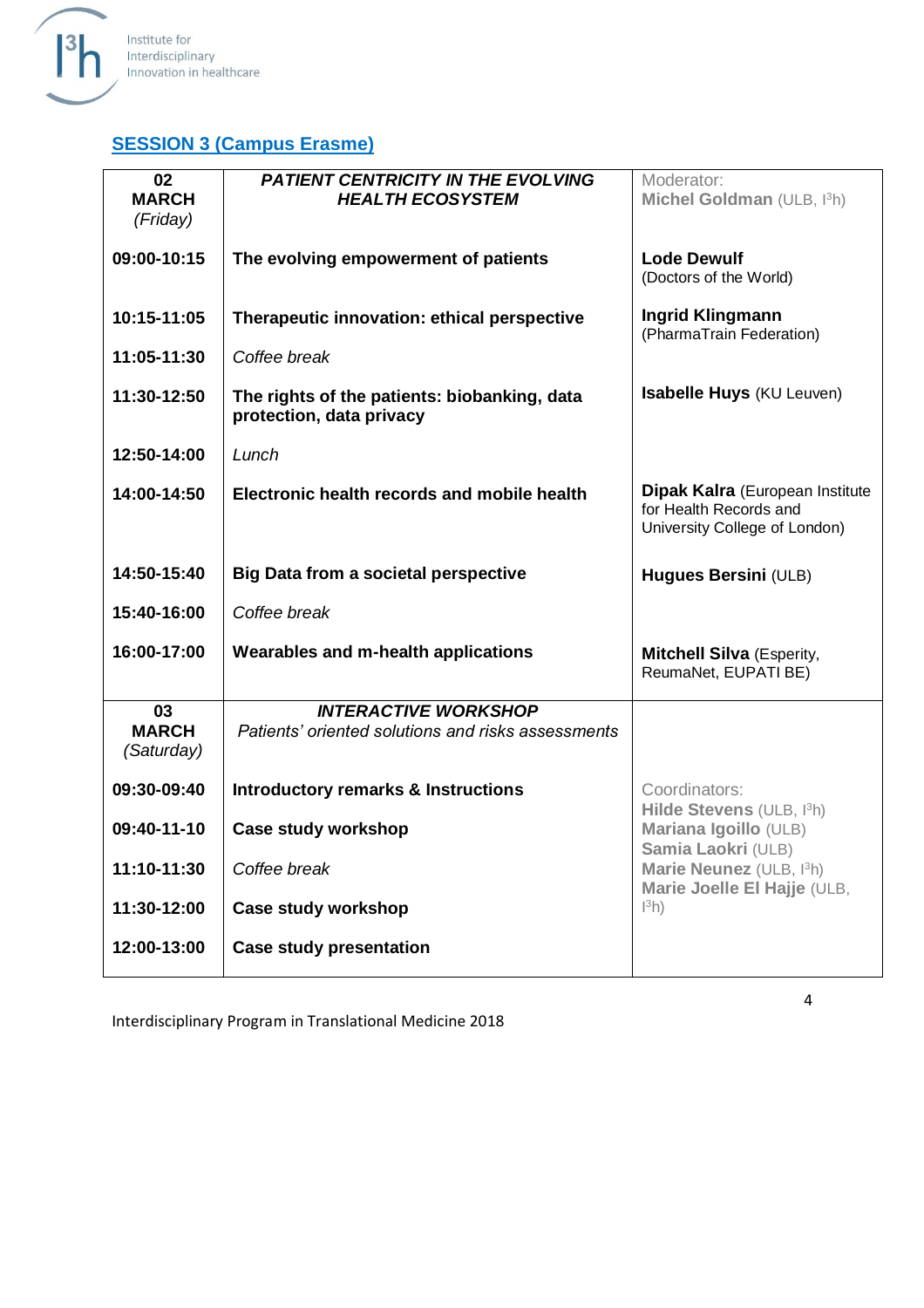

# **SESSION 4 (Campus Erasme)**

| 16<br><b>MARCH</b><br>(Friday)   | <b>GLOBAL HEALTH CHALLENGES</b>                                                                                     | Moderator:<br>Hilde Stevens (ULB, I3h)                      |
|----------------------------------|---------------------------------------------------------------------------------------------------------------------|-------------------------------------------------------------|
| 09:00-09:10                      | <b>Introductory remarks</b>                                                                                         | Hilde Stevens (ULB, I <sup>3</sup> h)                       |
| 09:10-10:30                      | <b>Lessons from HIV/AIDS epidemics</b>                                                                              | <b>Michel Kazatchkine</b><br>(UN Special Envoy on HIV/AIDS) |
| 10:30-10:40                      | Coffee break                                                                                                        |                                                             |
| 10:40-12:00                      | Innovation and access to pharmaceuticals                                                                            | <b>Patrick Legros (ULB)</b>                                 |
| 12:00-13:00                      | How does the industry promote global health?                                                                        | <b>Bill Hausdorff (ULB)</b>                                 |
| 13:00-13:40                      | Lunch                                                                                                               |                                                             |
| 13:40-15:00                      | Introduction to IP and innovation models in<br>healthcare                                                           | Hilde Stevens (ULB, I3h)                                    |
| 15:00-15:15                      | Coffee break                                                                                                        |                                                             |
| 15:15-16:30                      | Economic impact of microbiota technologies on<br>patient management:<br>Microbiota introduction<br>Diagnostic tests | <b>Olivier Vandenberg (ULB)</b>                             |
| 17<br><b>MARCH</b><br>(Saturday) | <b>CANCELLED</b>                                                                                                    |                                                             |